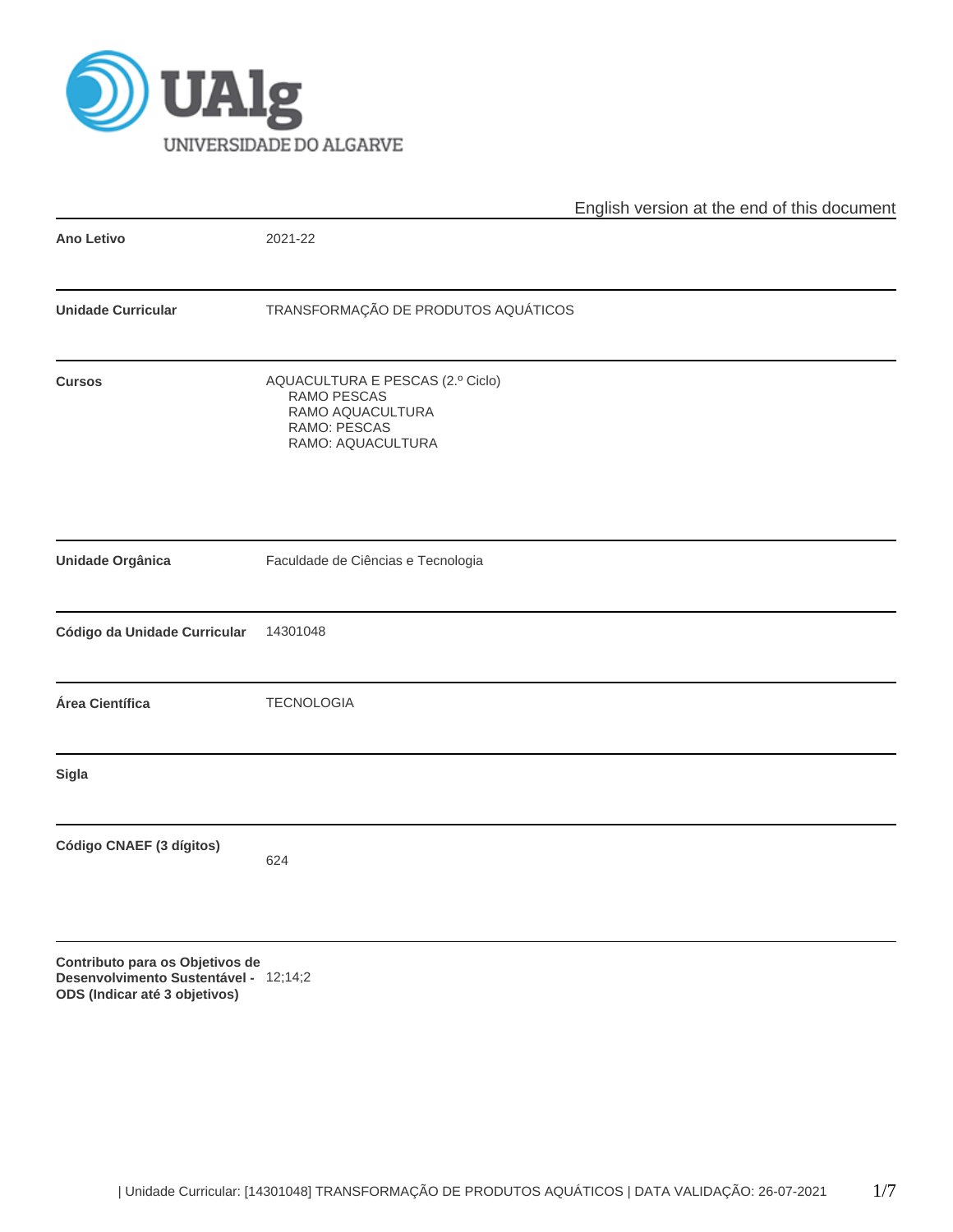

**Línguas de Aprendizagem**

Inglês.

**Modalidade de ensino**

Presencial/Em sala/laboratório.

**Docente Responsável** Eduardo Bruno Oliveira Esteves

| <b>DOCENTE</b>                   | <b>TIPO DE AULA</b>   | <b>TURMAS</b> | TOTAL HORAS DE CONTACTO (*) |
|----------------------------------|-----------------------|---------------|-----------------------------|
| L Eduardo Bruno Oliveira Esteves | $PI \cdot T \cdot TP$ | T1: TP1: PL1  | 7.5T: 2.5TP: 2.5PL          |
| Jaime Miguel Costa Aníbal        | PL: T: TP             | T1: TP1: PL1  | 7.5T: 2.5TP: 2.5PL          |

\* Para turmas lecionadas conjuntamente, apenas é contabilizada a carga horária de uma delas.

| <b>ANO</b> | <b>PERIODO DE FUNCIONAMENTO*</b> | <b>HORAS DE CONTACTO</b> | <b>HORAS TOTAIS DE TRABALHO</b> | <b>ECTS</b> |
|------------|----------------------------------|--------------------------|---------------------------------|-------------|
|            | S2                               | 15T: 5TP: 5PL            | 78                              |             |

\* A-Anual;S-Semestral;Q-Quadrimestral;T-Trimestral

# **Precedências**

Sem precedências

# **Conhecimentos Prévios recomendados**

N.A.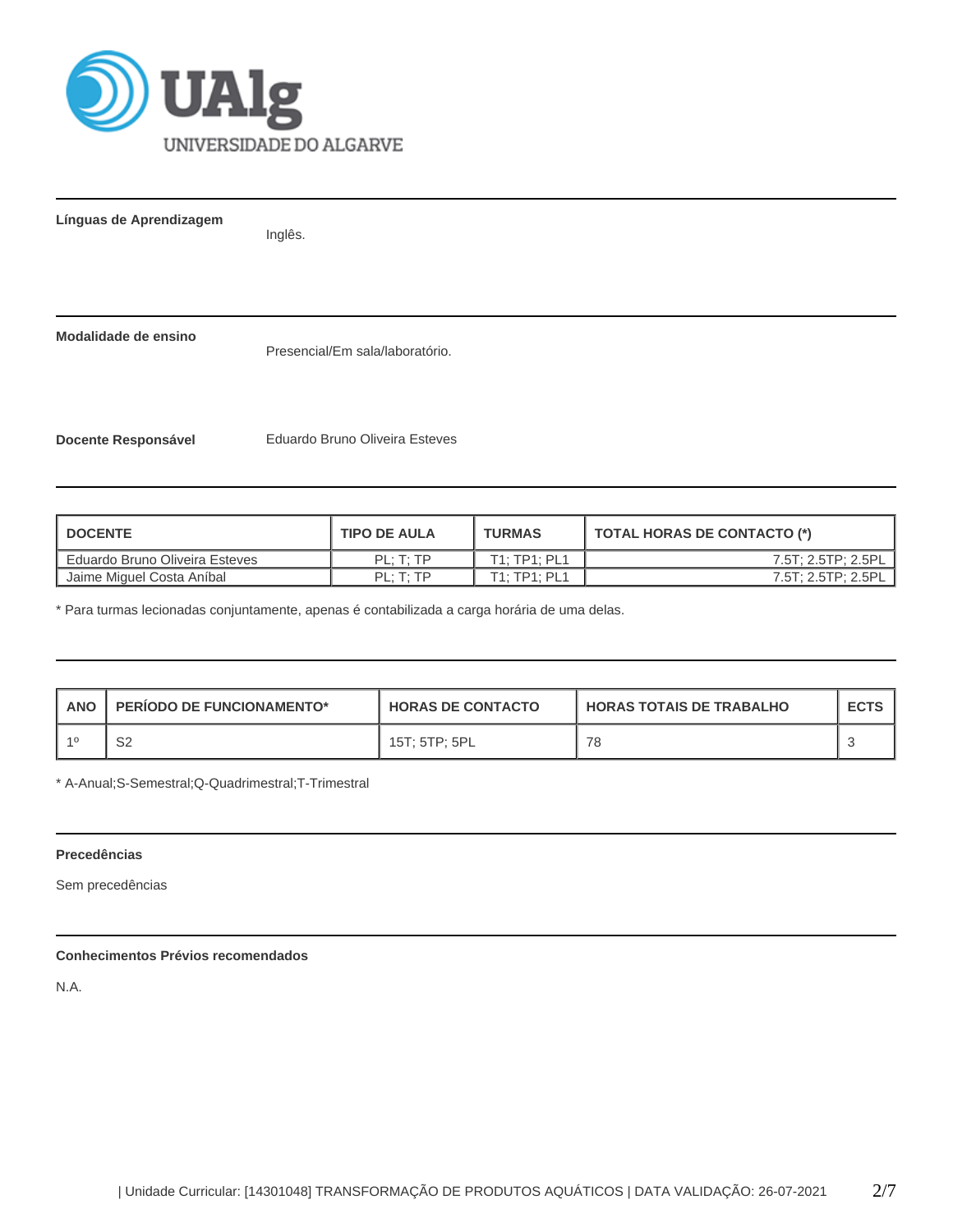

# **Objetivos de aprendizagem (conhecimentos, aptidões e competências)**

Especificamente, com a UC pretende-se que os estudantes conheçam A) a importância da fileira do pescado, as principais espécies capturadas/produzidas e o estado atual dos recursos, B) os principais métodos de captura e produção, C) as características de qualidade relevantes/emergentes relativas à frescura do pescado e a dinâmica dos processos de deterioração e os D) modos e as tecnologias de transformação, processamento e conservação dos produtos da pesca e aquicultura, assim como E) as metodologias/procedimentos, formais e operacionais, que contribuem para a implementação de programas de garantia da qualidade aplicados à indústria dos produtos da pesca e da aquicultura.

# **Conteúdos programáticos**

1. Recursos aquáticos e sua utilização alimentar: evolução mundial e nacional das estimativas de desembarques de produtos da pesca e da produção da aquicultura; biologia das principais espécies exploradas; tecnologias das pescas e aquicultura. 2. Características da qualidade/frescura de pescado e dinâmica da deterioração. 3. Conservação e processamento dos produtos da pesca e aquicultura: gelo, refrigeração e atmosferas modificadas/controladas; congelação e armazenagem em congelado; conservas e outros processamentos; higiene na conservação e processamento dos produtos da pesca e aquicultura. 4. Garantia da qualidade dos produtos da pesca e aquicultura: controlo da qualidade; regulamentos, organismos normativos e padrões internacionais; certificação e sistemas da qualidade.

# **Metodologias de ensino (avaliação incluída)**

A disciplina está estruturada em: (i) aulas teóricas, nas quais serão abordados e discutidos os vários conteúdos; (ii) aula(s) prática(s) em que se prevê a efetiva realização, em laboratório, de até duas experiências/dois trabalhos práticos ? envolvendo transformação/processamento de pescado e análises concomitantes ? nos quais o estudante irá aplicar os conceitos teóricos adquiridos.

A parte teórica será avaliada através de um teste final. Das experiências, os alunos devem preparar um relatório técnico-científico ( sensu manuscrito de artigo científico) em que contextualizam a experiência, descrevem os métodos usados, analisam e discutem os resultados obtidos. A nota final da disciplina será a média ponderada das notas da parte teórica (40%) e da parte prática (60%). Os alunos devem participar na(s) aula(s) prática(s)/laboratorial(is) e elaborar o respetivo relativo e obter uma nota final de ?10 valores para completarem a UC.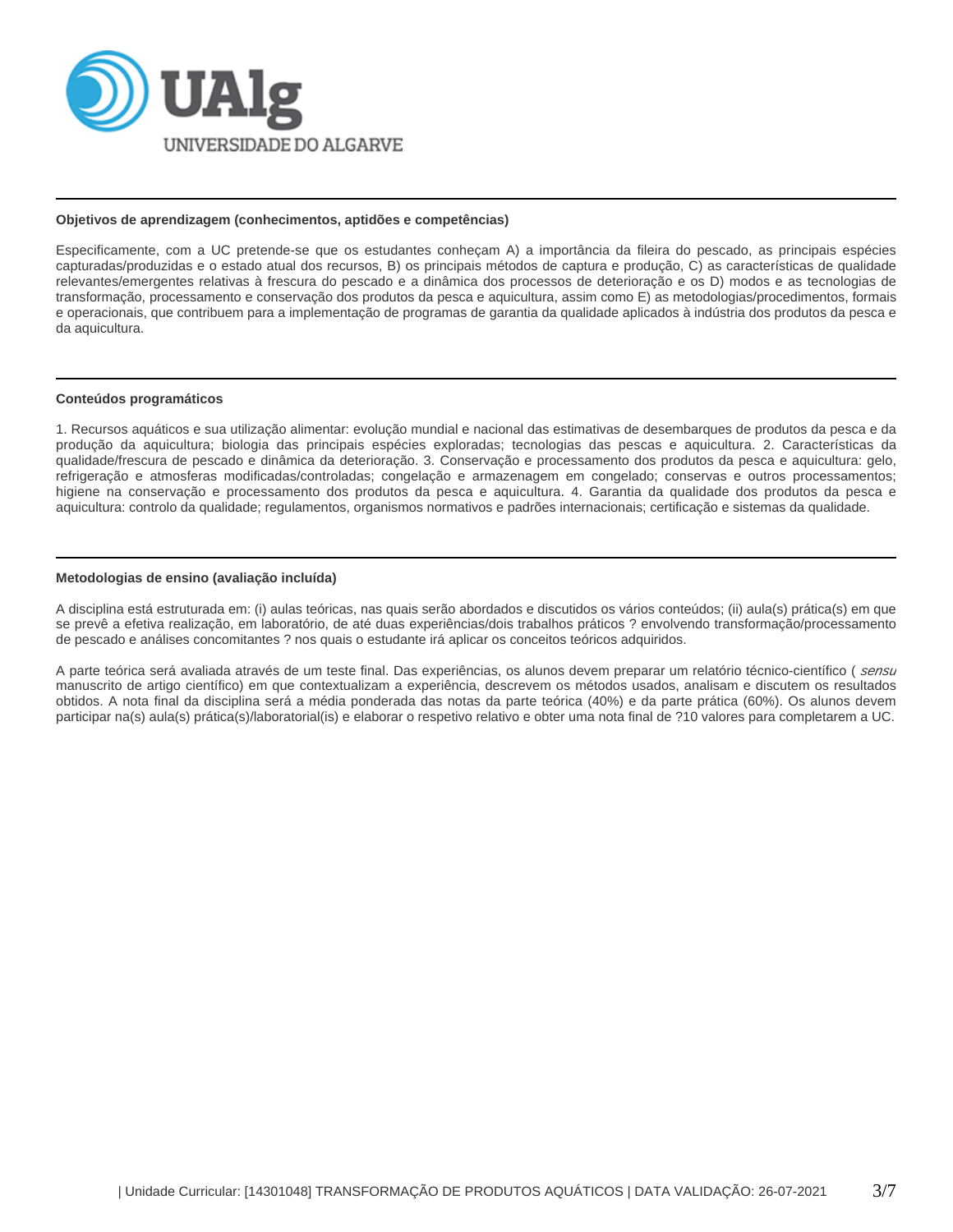

# **Bibliografia principal**

Alasalvar et al 2011. Handbook of Seafood Quality, Safety and Health Applications. John Wiley & Sons Boziaris 2013. Seafood Processing: Technology, Quality and Safety. John Wiley & Sons CAC 2005 Code of practice for fish and fishery products. CAC/RCP 52-2003, Rev.2 FAO 2014. The state of world fisheries and aquaculture. FAO Fish Dep Genç, Esteves, Diler 2016. Handbook of seafood. Quality and safety maintenance and applications. Nova Science Publ Hall 2010. Fish Processing: Sustainability and New Opportunities. Wiley Huss 1999. El pescado fresco: su calidad y cambios de su calidad. FAO Fish Tech Pap 348 Huss et al 2004. Assessment and management of seafood safety and quality. FAO Fish Tech Pap 444 Nollet, Toldrá 2010. Handbook of Seafood and Seafood Products Analysis. CRC Press Inc Rehbein, Oehlenschlager 2009. Fishery Products: Quality, Safety and Authenticity. John Wiley & Sons Zikorski 1990. Seafood: resources, nutritional composition, and preservation. CRC Press Inc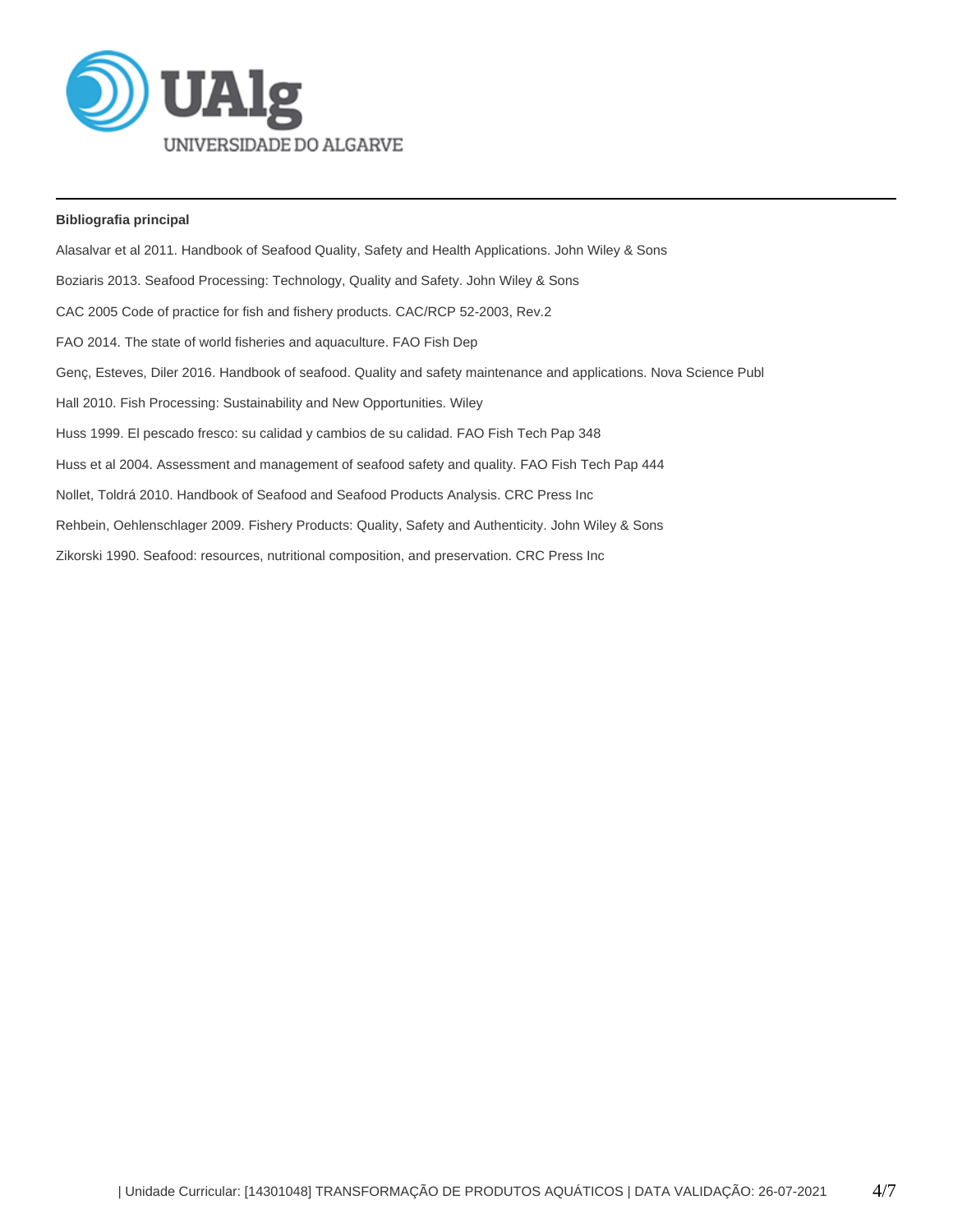

| <b>Academic Year</b>                                                                                   | 2021-22                                                                    |  |  |  |  |  |
|--------------------------------------------------------------------------------------------------------|----------------------------------------------------------------------------|--|--|--|--|--|
| <b>Course unit</b>                                                                                     | TRANSFORMATION OF AQUATIC PRODUCTS                                         |  |  |  |  |  |
| <b>Courses</b>                                                                                         | AQUACULTURE AND FISHERIES<br>BRANCH AQUACULTURE<br><b>BRANCH FISHERIES</b> |  |  |  |  |  |
| <b>Faculty / School</b>                                                                                | FACULTY OF SCIENCES AND TECHNOLOGY                                         |  |  |  |  |  |
| <b>Main Scientific Area</b>                                                                            |                                                                            |  |  |  |  |  |
| Acronym                                                                                                |                                                                            |  |  |  |  |  |
| <b>CNAEF</b> code (3 digits)                                                                           | 624                                                                        |  |  |  |  |  |
| <b>Contribution to Sustainable</b><br><b>Development Goals - SGD</b><br>(Designate up to 3 objectives) | 12;14;2                                                                    |  |  |  |  |  |
| Language of instruction                                                                                | English.                                                                   |  |  |  |  |  |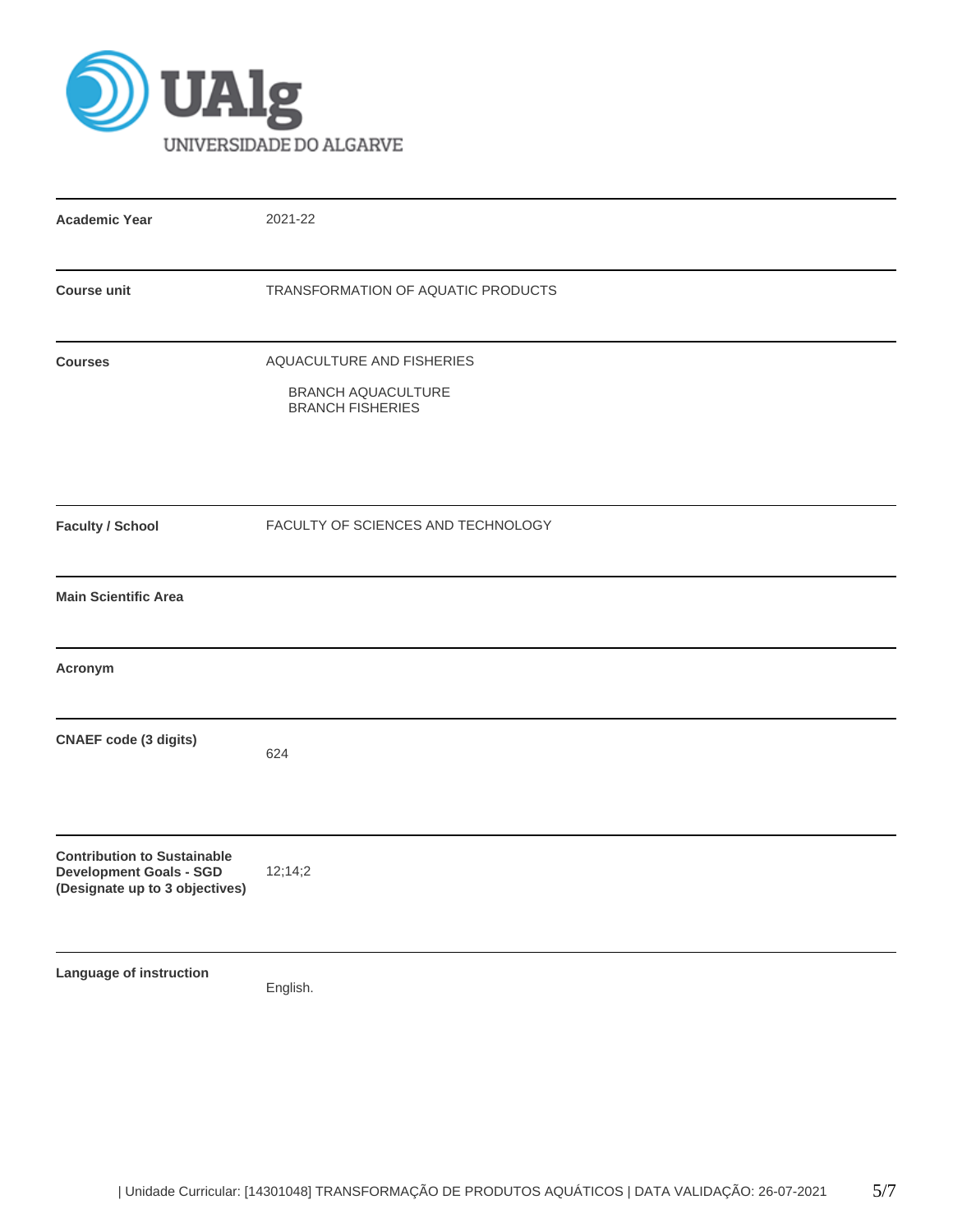

**Teaching/Learning modality**

In-class.

**Coordinating teacher** Eduardo Bruno Oliveira Esteves

| ∣ Teaching staff               | <b>Type</b> | <b>Classes</b> | Hours (*)          |
|--------------------------------|-------------|----------------|--------------------|
| Eduardo Bruno Oliveira Esteves | PL: T: TP   | T1: TP1: PL1   | 7.5T: 2.5TP: 2.5PL |
| Jaime Miguel Costa Aníbal      | PL: T: TP   | T1: TP1: PL1   | 7.5T; 2.5TP; 2.5PL |

\* For classes taught jointly, it is only accounted the workload of one.

| Cont |                | D) |     |    |   | -- |    | Total  |
|------|----------------|----|-----|----|---|----|----|--------|
| . .  | Ш<br><b>II</b> |    | IІC | IЮ | Ш | IЮ | ШC | $\neg$ |

T - Theoretical; TP - Theoretical and practical ; PL - Practical and laboratorial; TC - Field Work; S - Seminar; E - Training; OT - Tutorial; O - Other

# **Pre-requisites**

no pre-requisites

# **Prior knowledge and skills**

N.A.

#### **The students intended learning outcomes (knowledge, skills and competences)**

Specifically, at completion of this course (UC) it is intended that students know: A) the importance of the seafood network (in terms of food use and a in the perspective of sustainable use of resources), the main species captured/produced and the current state of the resources/stocks; B) the main methods of catching/fishing and producing seafood; C) the relevant/emerging indicator parameters to assess fish freshness and study the dynamics of the spoilage processes; D) the methods and technologies for the transformation, processing and conservation (storage) of fishery and aquaculture products; and E) the methodologies and/or procedures, both formal and operational, contributing to the implementation of programs of quality assurance applied in the fishery and aquaculture industry.